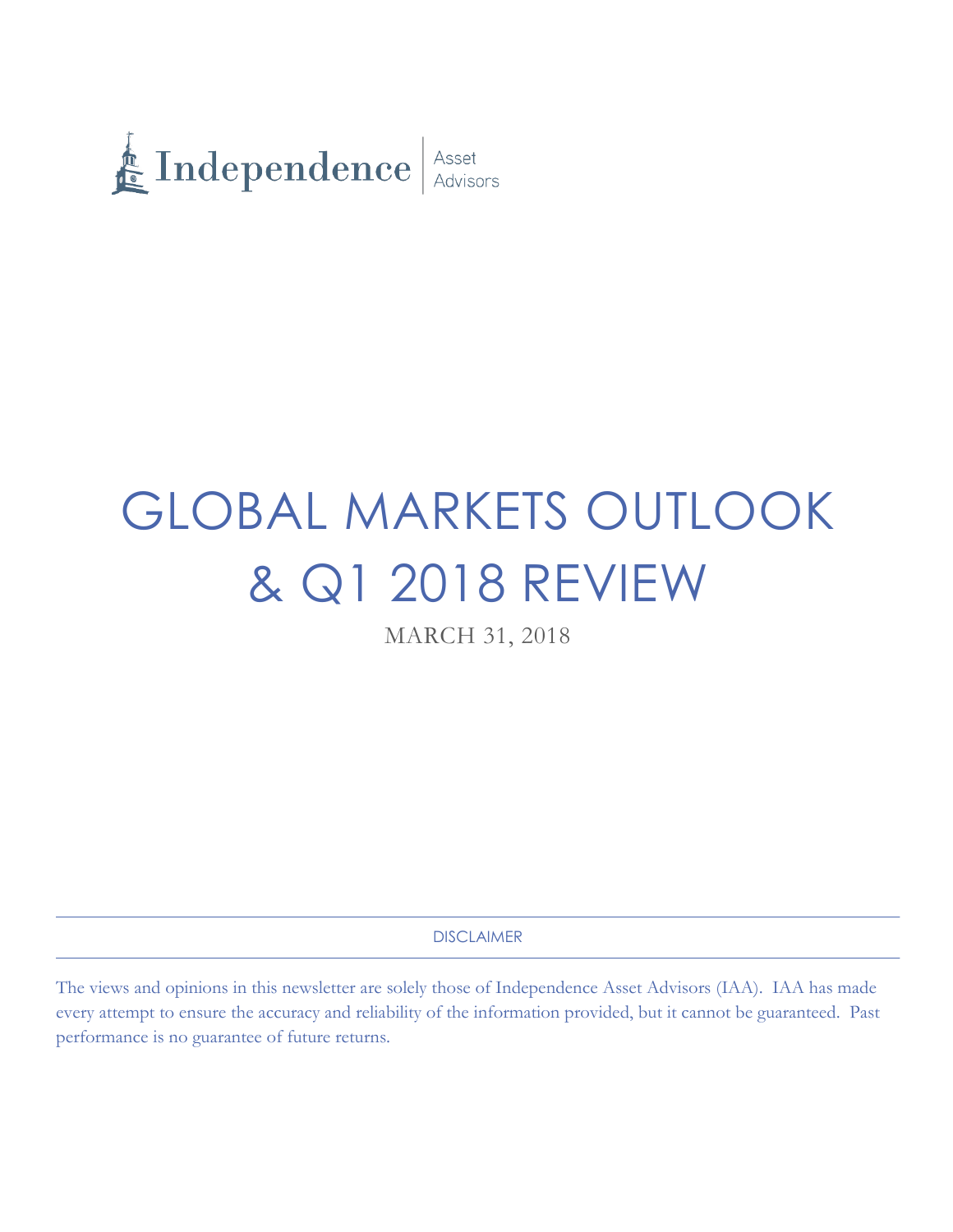## I. GLOBAL MARKETS REVIEW – 2018 FIRST QUARTER

#### SELECT BENCHMARKS – YEAR TO DATE AT MARCH 31, 2018 **-11.12% -7.48% -1.60% -1.53% -1.46% -0.98% -0.96% -0.76% -0.20% 1.42% 1.45% 2.03% 2.40% 3.62% -14% -9% -4% 1% 6% Alerian Midstream MLP Wilshire U.S. REIT Equity Barclays U.S. High Yield (High Quality) MSCI EAFE Equity (Developed International) Barclays U.S. Aggregate Barclays Intermediate Government/Credit MSCI All County World Index S&P 500 Barclays Aggregate Government/Credit 1-3 MSCI Emerging Markets Equity S&P/LSTA Leveraged Loan 6 Month LIBOR +600 bps(Private Equity) BofAML All US Convertibles Barclays Global Aggregate Ex-U.S. Bond** Source: eVestment Analytics

## II. GLOBAL MARKETS 2018 FULL-YEAR OUTLOOK

## **First Quarter Review**

The first quarter of 2018 was a restless period for investors, as significantly higher than expected spikes of volatility saw markets advance strongly in January, and then recede in February and March. The first three-month trading period saw generally negative returns across both global equity and fixed income markets. The MSCI All Country World Index, the broadest measure of global equity market returns, fell 1% during the quarter. Global bond markets fared better, with the Barclays Global Aggregate Index gaining 1.4%, however the U.S. investment grade market lost 1.5%. It was common to suggest that the equity volatility in Q1 was the result of specific headwinds, such as the mounting global trade fear of Facebook's data sharing fiasco; however, we think the February correction (defined as a decline of  $>10\%$ ) was actually the direct result of 10-year U.S. Treasury yield movement, which jumped from 2.4% to 2.8%. This unforeseen yield spike occurred after a surprisingly strong U.S. wage inflation report that investors took as a sign that the Fed would increase its pace of tightening.

#### **2018 Full-Year Outlook**

We expect the ongoing global trade negotiations to remain the narrative in the near term. As the U.S. and large global trading partners trade threats, there appear to be no clear "winners". With the fluidity of global trade at stake, we expect that any tariff skirmishes will undoubtedly result in market volatility. Policy risks have overtaken economic fundamentals in driving short-term market behavior, but eventually economic factors will drive growth, earnings, inflation and rates.

Macroeconomic data is supportive of additional synchronized global expansion. Here in the U.S. we expect tax reform, deregulation and fiscal stimulus to bolster both consumer and business spending. Data pertaining to increasing wage inflation has the market pricing in three to four rate hikes in 2018, and we expect the 10-year U.S. Treasury yield to end this year in the  $3.00\%$ - $3.50\%$  range  $(2.74\%$  as of March 31, 2018).

Internationally, fundamentals remain broadly positive. Growth indicators are slightly weaker but generally stable, commodity prices are expected to continue rising, corporate earnings are strong, and diminishing accommodative monetary policy is forecasted. The repricing in February and March made global equities more attractive.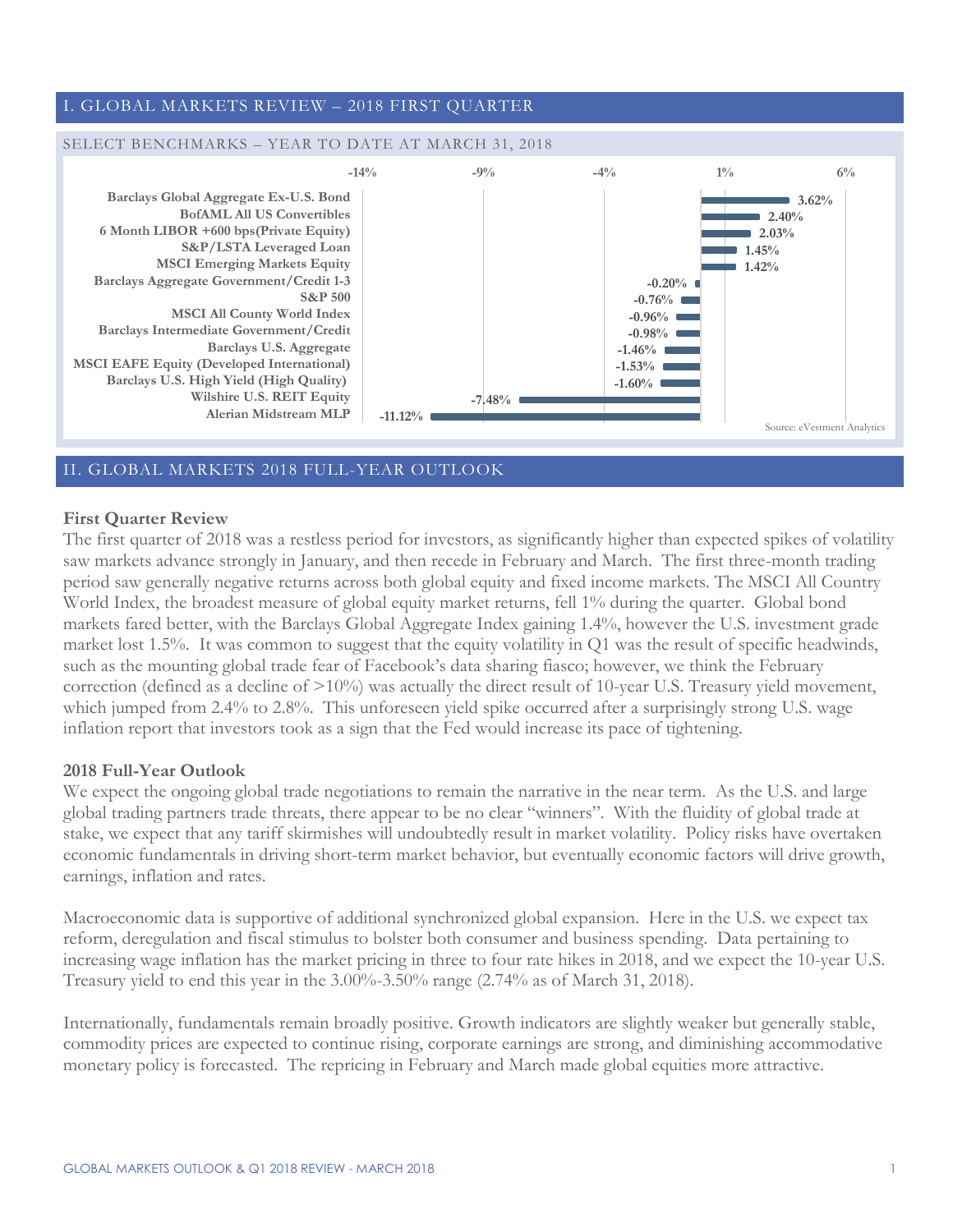## III. GLOBAL ASSET CLASS OUTLOOK – 2018 FULL YEAR

| <b>Asset Class</b>                   | View                                                                                                                                                                                                         | <b>Tailwinds</b>                                                               | <b>Headwinds</b>                                                          |  |
|--------------------------------------|--------------------------------------------------------------------------------------------------------------------------------------------------------------------------------------------------------------|--------------------------------------------------------------------------------|---------------------------------------------------------------------------|--|
| <b>U.S. Equity</b>                   | <b>Neutral</b>                                                                                                                                                                                               | Sustainable GDP growth; tax cuts &<br>deregulation; earnings                   | Trade & immigration policy risk;<br>expensive                             |  |
|                                      | U.S. equity markets are well positioned to continue their positive growth trend; no recession forecast<br>in 2018; reliable earnings delivery and good cash flow; more normal $P/E$ ratios post-correction.  |                                                                                |                                                                           |  |
| Europe ex.-UK<br><b>Equity</b>       | Favorable                                                                                                                                                                                                    | Economic recovery & earnings<br>acceleration; higher GDP growth                | Euro appreciation; qualitative easing<br>expiration; potential trade war  |  |
|                                      | Valuations are attractive relative to U.S. equities; higher relative returns expected in 2018 amid<br>further strengthening fundamentals, continued U.S. dollar weakness and higher corporate earnings.      |                                                                                |                                                                           |  |
| <b>EM Equity</b>                     | Neutral                                                                                                                                                                                                      | Sustainable earnings; improved fiscal<br>conditions, local consumption         | Global trade critical; Chinese growth<br>deceleration; trade war          |  |
|                                      | Emerging markets equity rally is expected to continue; fundamentals are forecasted to remain strong<br>and the outlook is compelling; unrealistic to assume a repeat of 2017's stellar returns.              |                                                                                |                                                                           |  |
|                                      | Favorable                                                                                                                                                                                                    | Strong fundamentals; occupancy &<br>rent growth; high yield                    | Rising rates; sector supply/demand<br>imbalances                          |  |
| <b>REIT Equity</b>                   | U.S. REIT prices are expected to remain fairly discounted; returns are expected to bounce back after<br>lagging in 2017; vulnerable to further rate increases in the short-term.                             |                                                                                |                                                                           |  |
| <b>Midstream MLP</b>                 | Favorable                                                                                                                                                                                                    | Improving fundamentals; institutional<br>flows, low valuations, revenue growth | Oil price volatility; negative sentiment;<br>retail flows; FERC proposal  |  |
|                                      | Highest potential upside of any global equity asset class; macroeconomic backdrop remains<br>favorable; FERC-proposed income tax proposal disrupted sector; over 6% yield.                                   |                                                                                |                                                                           |  |
| <b>U.S. Treasuries</b>               | <b>Unfavorable</b>                                                                                                                                                                                           | Safe haven; demand for duration                                                | Rising inflation; reduced foreign<br>demand; weaker dollar => inflation   |  |
|                                      | Expect further flattening of the yield curve as the Fed prepares to raise short-term rates three times<br>in both 2018 and 2019; prices fall as yields move higher; expect periods of negative total return. |                                                                                |                                                                           |  |
| IG U.S. Bonds                        | <b>Unfavorable</b>                                                                                                                                                                                           | Low default rates; low volatility;<br>issuance pickup                          | Narrow credit spreads; increased<br>duration risk, premium prices         |  |
|                                      | Municipal bonds offer a better after-tax yield compared to tax-equivalent bonds; total returns are<br>expected to be lower in 2018, or negative; tax reform reduces muni demand.                             |                                                                                |                                                                           |  |
| HY U.S. Bonds                        | Neutral                                                                                                                                                                                                      | Low default risk; search for higher<br>yield; lower tax rate                   | Bonds trading at a premium to par;<br>price risk; equity correlation 0.72 |  |
|                                      | Expect high yield bonds to benefit for the synchronized global expansion; foreign demand should<br>remain high in 2018; total return will come from yield and not gain; no signs of increased credit risk.   |                                                                                |                                                                           |  |
| <b>Floating Rate</b><br><b>Bonds</b> | Favorable                                                                                                                                                                                                    | Trading at discount to par; "no" rate<br>risk, two more Fed rate increases     | Volatility ties to high yield market                                      |  |
|                                      | The loan market should benefit for proposed Fed tightening; default rate is expected to remain low;<br>coupon-clipping environment in 2018; total return forecast of 4.5-5.0%.                               |                                                                                |                                                                           |  |
| Global ex.-U.S.<br><b>Bonds</b>      | <b>Neutral</b>                                                                                                                                                                                               | Healthy global economy; currency<br>appreciation vs. weakening \$U.S.          | Uncertain rate environment; flight to<br>quality currency risk            |  |
|                                      | Global growth should lead to improving credit fundamentals, greater commodity/goods demand;<br>EM currencies and debt spreads should react positively.                                                       |                                                                                |                                                                           |  |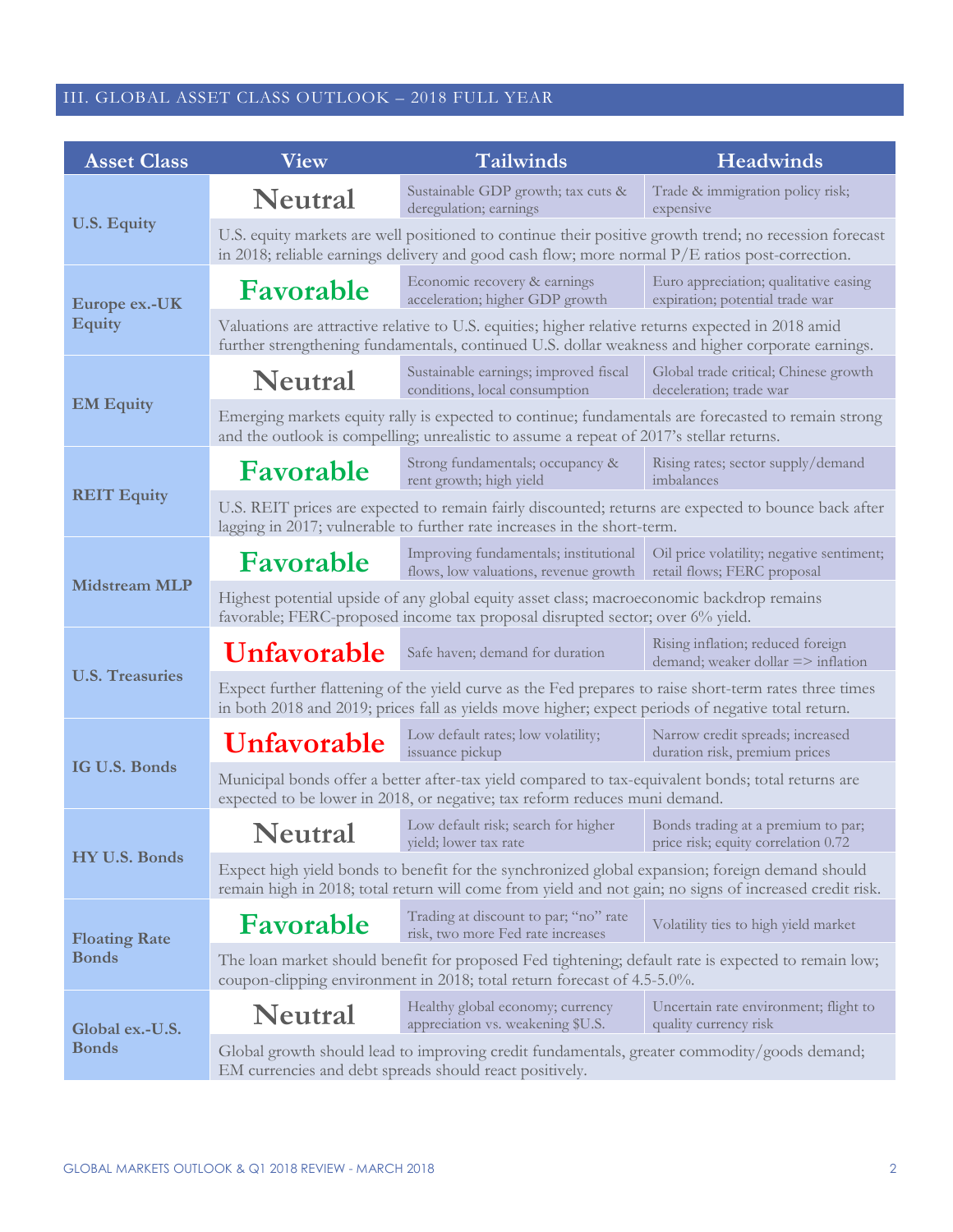#### IV. 2018 FIXED INCOME MARKETS





Source: eVestment Analytics

#### U.S. INVESTMENT GRADE TAXABLE BONDS [1Q 2018 -1.46%]

REVIEW: U.S. investment grade bond markets produced negative total returns in the first quarter, as yields increased and prices fell. The Barclays U.S. Aggregate Bond Index declined 1.5% and the yield spiked 41 basis points to 3.1%. The Index ended the quarter with a 0.86 correlation to the 10-year U.S. Treasury. In terms of attribution, U.S. Corporate bonds performed worst within the Aggregate, down 2.3%, and traded at the highest premium to par (+\$2.30). U.S. Asset Backed bonds and U.S. Agency bonds performed the best, and were less expensive to purchase, but ultimately declined 0.4% and 0.5%, respectively. U.S. Treasuries declined 1.2% overall, with shorter-term bonds handily outperforming longer-dated bonds. At quarter-end, the 10-year U.S. Treasury yielded 2.74%.

The Federal Reserve, headed by its new Chair Jerome Powell, raised rates in March by an additional 0.25%. This move was expected and fully priced in. The market is now pricing in three to four 0.25% rate hikes in 2018. At 1.75%, the U.S. Central Bank policy rate is now the highest amongst its peers: Bank of England at +0.5%; Bank of Japan at -0.10%; and the European Central Bank at about 0%.

OUTLOOK: We have a neutral to negative outlook for U.S. investment grade taxable bonds. Long-end yields appear set to rise further, meaning flat to negative returns should be expected for Treasuries. Corporate bond new issuance should be robust, but demand could be light as investors look for less rate sensitive sources of income. These technical conditions may lead to negative total return in longer term investment grade bonds until the rising rate cycle plays out.

#### U.S. MUNICIPAL BONDS [1Q 2018 -1.11%]

REVIEW: U.S. municipal bonds declined 1.1% in the first quarter. This was the worst first quarter result for municipals in 15 years, as new tax rules and concerns about rising interest rates reduced demand for new state and local government debt. Specifically, demand for municipal bonds diminished in late 2017 and early 2018 after Congress passed legislation that lowered tax rates for banks and insurance companies from 35% to 21%. Taxexempt bonds, understandably, became significantly less attractive to taxable corporate investors.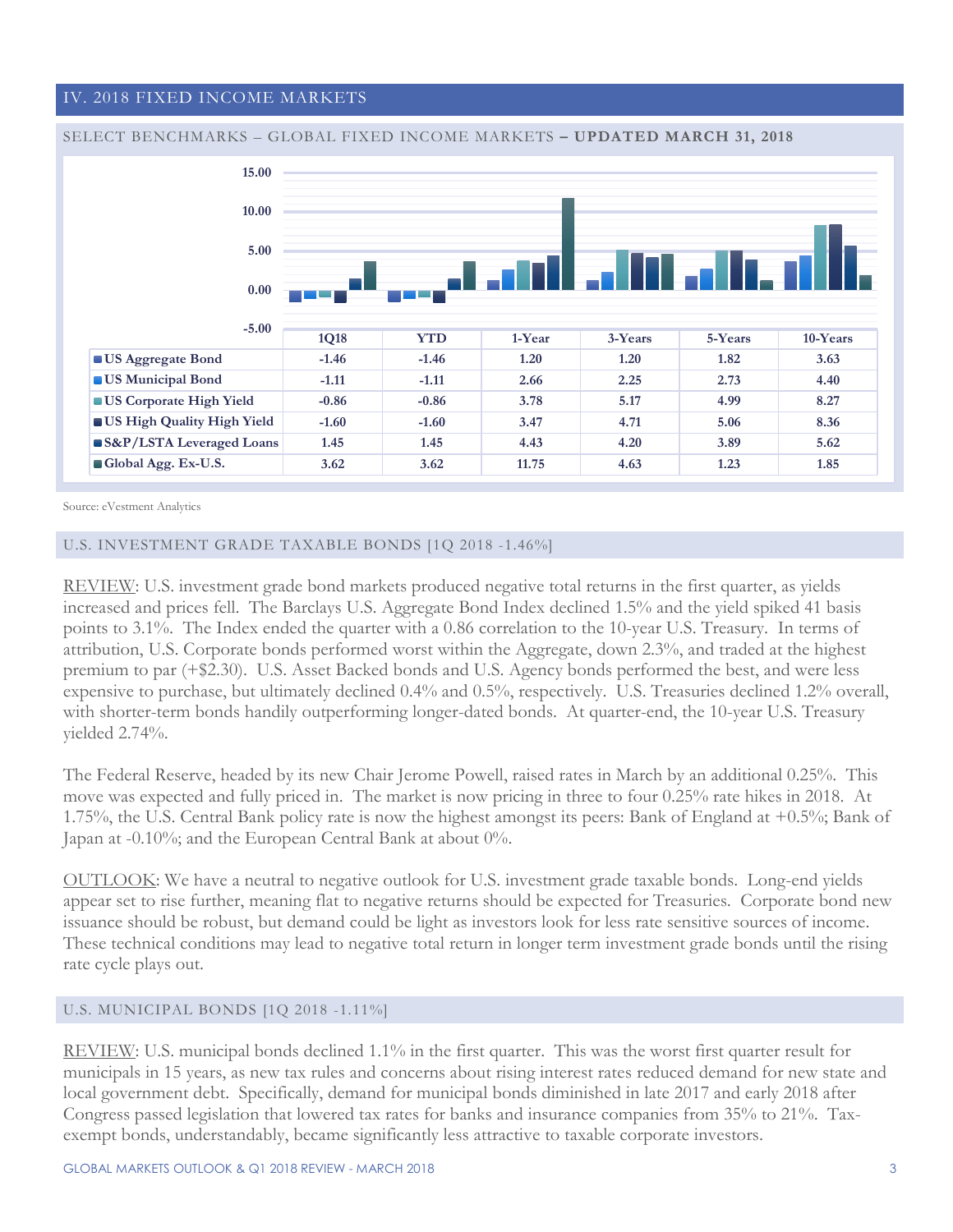OUTLOOK: While banks and property and casualty companies have become less drawn to tax-free municipals as a result of the recent tax adjustments, higher tax bracket individual investors should continue to consider them. For individual investors looking for reliable current income and low default risk, U.S. investment grade municipal bonds still offer a tax-equivalent yield advantage to U.S. investment grade taxable bonds. At quarter-end, the Barclays U.S. Municipal Bond Index yielded 2.7%, which equates to a 4.4% taxable yield -- at quarter-end the Barclays Aggregate Bond Index yielded 3.1%. A risk to municipal bonds is that they carry a high premium (+\$7.20) and relatively long duration, the latter of which make these bonds more susceptible to price declines as rates move higher. These bonds are best bought by buy-and-hold long-term investors.

## HIGH YIELD [1Q 2018 -0.86%]

REVIEW: U.S. high yield bonds fell 0.9% in the first quarter. The asset class maintains a relatively high correlation to U.S. equity markets and subsequently sold off amid the market volatility in February and March. During the quarter, the high yield bond aggregate yield increased from 5.7% to 6.2%, while defaults remained low at 2.2%. The Barclays High Quality High Yield Index underperformed the broad high yield index and declined 1.6% during the first quarter.

OUTLOOK: U.S. high yield bonds serve as an excellent buffer against rising rates. Eaton Vance estimates that a 1% rise in interest rates (the market's priced-in forecast for 2018) would result in a price decline of 4.2%, however the 6.2% yield would more than offset that negative price return and generate up to a 2.0% total return (note this hypothetical scenario assumes a parallel shift in the yield curve and steady spreads).

We are forecasting above trend growth for the remainder of the year, and while the relatively high correlation to U.S. equities could result in periods of price volatility, it may also result in capital appreciation. High quality high yield bonds are more attractive than U.S. investment grade bonds in the current market environment.

## FLOATING RATE [1Q 2018 +1.45%]

REVIEW: Floating rate loans were the star performer in the first quarter. The S&P/LSTA Leveraged Loan Index gained 1.5%, which compared favorably against most global equity and fixed income indexes. The Index ended the quarter attractively priced at a \$1.60 discount to par, although some of the higher quality loans traded at a premium; the yield to worst was 5.31%.

OUTLOOK: Fundamental conditions are attractive and floating rate loans are well positioned to generate positive total returns in 2018, although premium prices will act as a headwind to return. The annual default rate has ticked up slightly, but remains close to the median rate of 1.9%. Technical factors indicate the outstanding loan market is growing at a sustainable pace, and that institutional fund flows are steadily increasing. The new deal pipeline is supportive of increasing demand.

Floating rate loans show their worth when rates rise, and with the market pricing in four 0.25% rate increases in 2018, we believe it is an appropriate time to maintain a full allocation to this asset class and suggest loans make up about half of investors' non-investment grade bond allocation.

Floating rate loans do well in a rising rate environment because their coupon income resets regularly (roughly every 40-60 days, on average). This resetting provision is unique, and it allows these senior and secured loans to maintain a fixed spread over a variable base rate, in this case LIBOR. The chart at the top of page five (Exhibit 1) demonstrates how floating rate loans have performed in prior rising rate environments.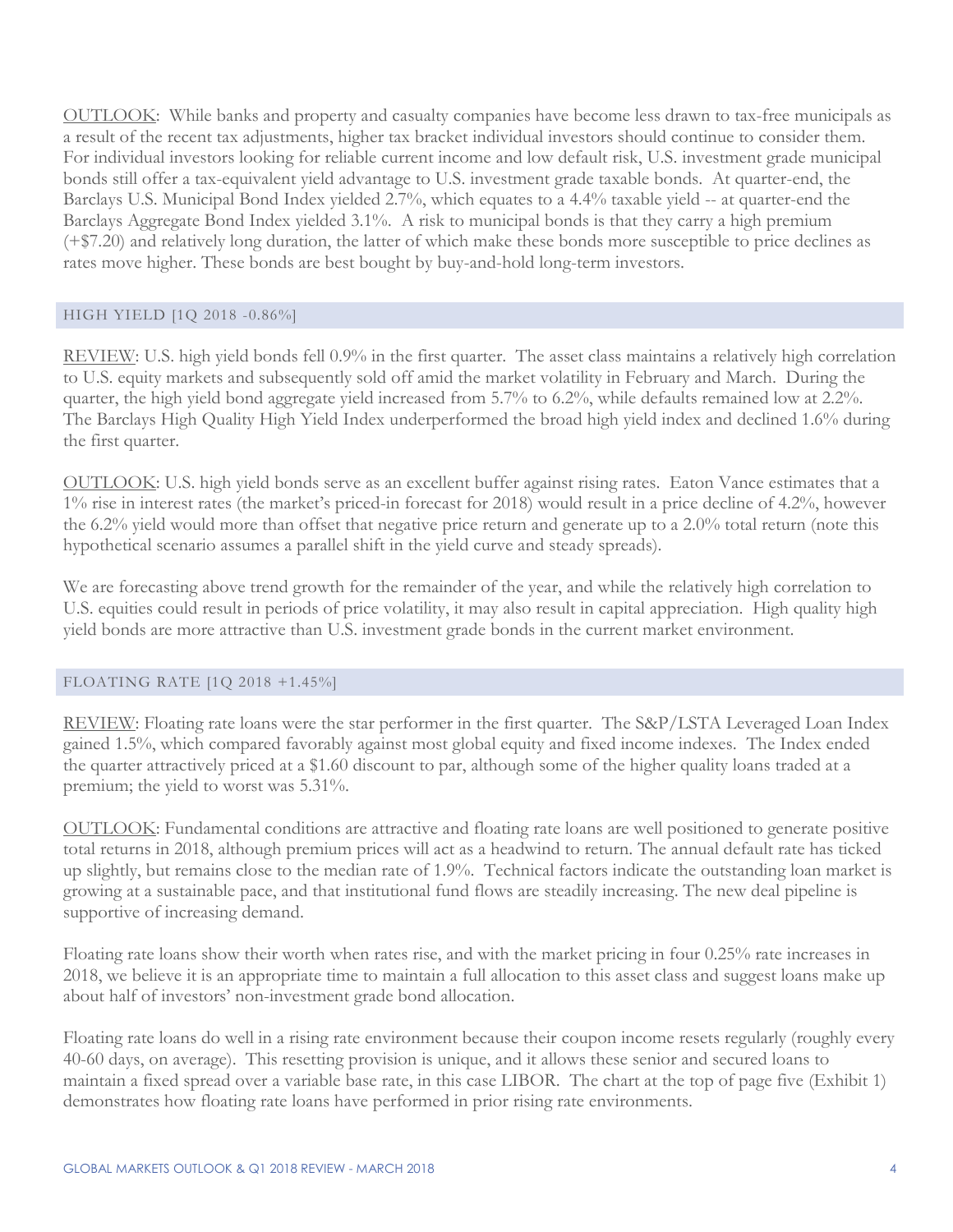

## **Exhibit 1: Floating Rate Loan Returns During Rising Rate Environments**

Sources: Eaton Vance; Credit Suisse, FRED

## EMERGING MARKETS DEBT [1Q 2018 +3.62%]

REVIEW: The sharp global equity sell-off had minimal impact on global non-U.S. bonds, which were on balance stable throughout the first quarter. The Barclays Global Aggregate ex-U.S. Index gained 3.6% during the quarter, which compared favorably against U.S. government bonds. While the total return was excellent, the yield remained relatively low at only 1.1%, and duration eclipsed 7.7 years. Local currency returns were far less favorable, with countries such as Germany and the UK declining 0.34% and 0.92%, respectively.

OUTLOOK: Looking ahead we maintain a neutral outlook towards emerging markets debt. Currency fluctuation is inherently challenging to predict, as are inflation patterns, and global monetary policy action could continue to diverge. It would be particularly challenging to recommend an overweight to this asset class due to the complexity of balancing both bottom-up and top-down analyses. Notwithstanding this, the global economy is generally healthy, and any further weakening of the U.S. dollar should benefit this asset class.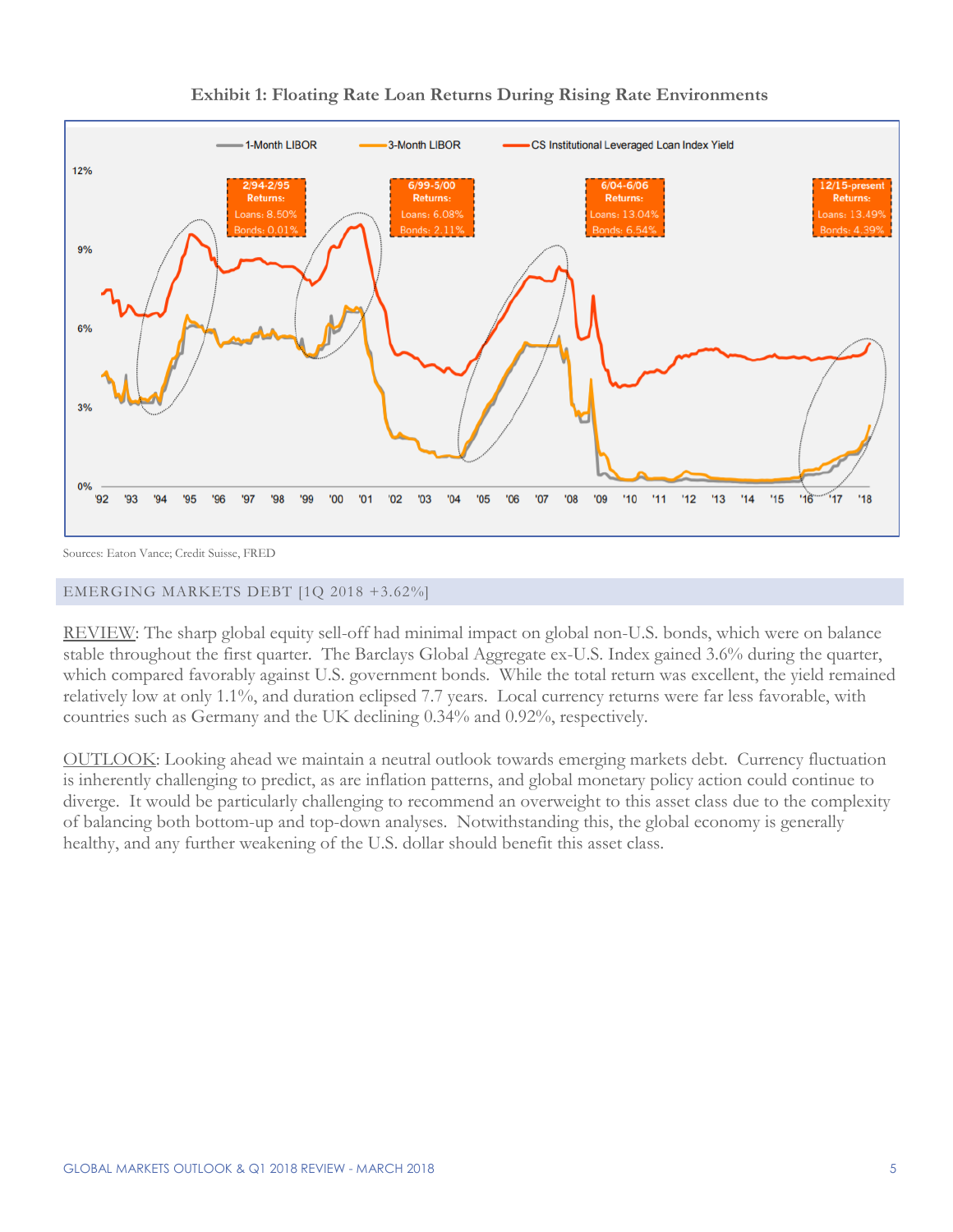#### IV. 2018 U.S. EQUITY MARKET



#### SELECT BENCHMARKS – U.S. EQUITY MARKETS – **UPDATED MARCH 31, 2018**

Source: eVestment Analytics

#### U.S. LARGE CAP EQUITY [1Q 2018 -0.76%]

REVIEW: U.S. equities began 2018 strongly, but ended the quarter poorly, as volatility reentered the market. U.S. tax cuts and fiscal stimulus buoyed markets during the first few weeks of the year, but with the market overvalued, headwinds halted forward momentum. Fear of additional monetary tightening, which could act as a headwind to U.S. growth, combined with mounting global trade uncertainty and regulatory concerns around large technology companies served as the primary catalysts for the market correction.

In terms of attribution, growth once again outperformed value, as more economically sensitive sectors have performed better than more demand defensive sectors. While these cyclical sectors have outperformed since mid-2016, they are considerably overpriced, even after U.S. equity prices reset in January and February. Exhibit 2 provides a comparison of year-to-date U.S. equity returns and valuations by investment style. U.S. growth stocks have outperformed both balanced and value stocks year-to-date. U.S. large, mid and small cap value is where we see the best relative opportunity within the U.S. equity market.

| Exhibit 2: U.S. Equity Returns and Valuations by Style |                   |                                        |                                          |  |  |
|--------------------------------------------------------|-------------------|----------------------------------------|------------------------------------------|--|--|
| Style                                                  | <b>YTD Return</b> | Current $P/E$ vs.<br>15-yr Average P/E | Current $P/E$ vs.<br>15-yr Average $P/E$ |  |  |
| Large Growth                                           | $1.4\%$           | 19.5 / 16.7                            | 116%                                     |  |  |
| Large Blend                                            | $-0.8\%$          | 16.4 / 14.5                            | 113%                                     |  |  |
| Large Value                                            | $-2.8\%$          | 14.2 / 13.2                            | 107%                                     |  |  |
| Mid Growth                                             | $2.2\%$           | 19.7 / 18.1                            | $109\%$                                  |  |  |
| Mid Blend                                              | $-0.5\%$          | 16.6 / 15.8                            | 105%                                     |  |  |
| Mid Value                                              | $-2.5\%$          | 14.7 / 14.2                            | 104%                                     |  |  |
| Small Growth                                           | $2.3\%$           | 31.0 / 25.6                            | $121\%$                                  |  |  |
| Small Blend                                            | $-0.1\%$          | 22.4 / 20.2                            | $111\%$                                  |  |  |
| Small Value                                            | $-2.6\%$          | 17.0 / 16.8                            | $101\%$                                  |  |  |

Sources: JP Morgan Guide to the Markets, Factset, Russell Investment Group, S&P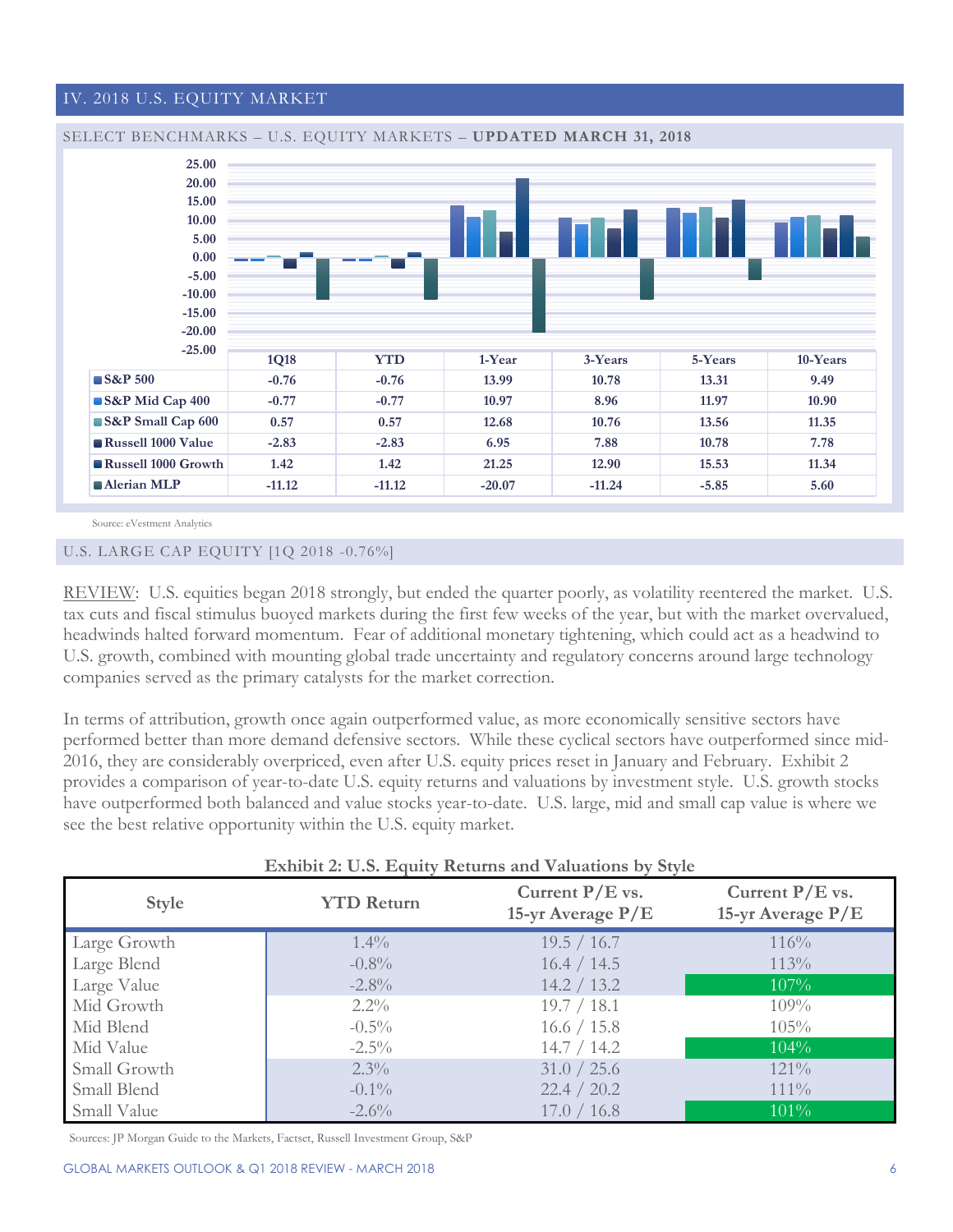OUTLOOK: We have a neutral outlook for U.S. equities, and expect low-to-mid single digit returns for stocks in 2018. The correction in the first quarter was overdue, and in our opinion was a healthy reaction to an overheated market. The U.S. economy is acclimating to late-cycle trends, such as tighter employment, a moderate acceleration of inflation and monetary policy normalization, which has flattened the yield curve. U.S. corporate earnings are strong, but forecasted to moderate to about 6.5% in 2019. Fiscal policy supports growth, and lower corporate tax burdens should stimulate business investment.

While consumer sentiment remains high and the economy is generally healthy, there remain a number of meaningful headwinds that are likely to result in intermittent periods of higher volatility in the months and quarters ahead, including elevated spending, low wage growth, and rising consumer debt. The consumer has carried much of the burden of growth during this recovery, and increased business investment will be needed to carry the recovery forward if growth is to increase as forecasted.

## ENERGY INFRASTRUCTURE AND MASTER LIMITED PARTNERSHIPS [1Q 2018 -11.12%]

REVIEW: The first quarter of 2018 was a particularly challenging period for energy infrastructure and master limited partnerships. The Alerian MLP Index began the year well, gaining 5.8% in January, but negative investor sentiment stemming from proposed tax changes derailed the sector and led to a double-digit decline during a period of rising oil prices in Q1. This serves as a reminder that oil prices should no longer be relied upon as the barometer for energy infrastructure and master limited partnership returns.

So. what happened? FERC, the body that regulates interstate pipelines, proposed that MLPs operating pipelines on a "cost of service" basis could no longer incorporate income taxes as a cost of service. MLPs with this type of FERC-regulated arrangement are currently able to charge their customers a cost of service, plus a regulated margin on their pipeline. We wish to take note that this proposal applies only to assets regulated by FERC and operating with this type of cost-plus-fee arrangement. FERC only regulates interstate pipelines, meaning just a handful of companies would be affected.

OUTLOOK: We believe the sell-off during the first quarter was an overreaction to headline risk, and the proposed FERC income tax allowance reversal has little to no impact on most core holdings. Speaking with our investment managers, is seems clear that the sell-off was prompted by the erroneous assumption that the pass-through nature of MLPs was ending, which is simply not true.

Energy infrastructure and midstream master limited partnerships remain an attractive investment both in terms of upside potential and current income. We expect the headline-driven sell-off during the first quarter to be an isolated event and that the sector will normalize as retail investors reenter the market in line with institutional fund flows. This asset class is currently trading well below its historical average - significantly lower than other domestic and international equity asset classes. An 8% MLP index yield is demonstrative of the sector's good cash flow and distribution growth. Our mid-stream infrastructure managers have generally reduced FERC-impacted holdings and introduced lower correlated mid-stream C-Corps securities into portfolios.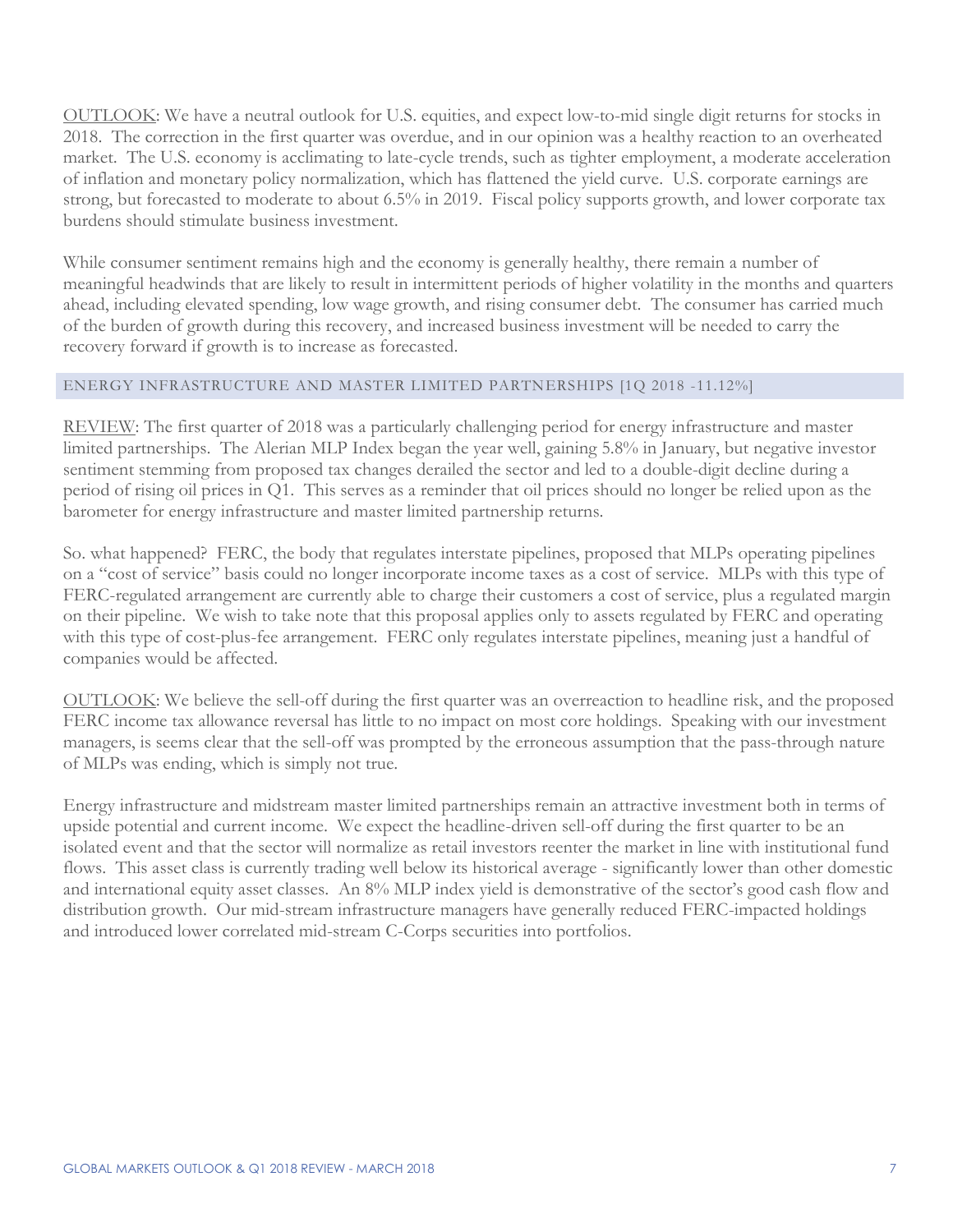#### V. 2018 FOREIGN EQUITY MARKETS



#### Source: eVestment Analytics

#### INTERNATIONAL DEVELOPED EQUITY [1Q 2018 -1.53%]

REVIEW: The MSCI EAFE Index lost 1.5% in the first quarter despite solid earnings results, accommodative monetary policy and attractive equity valuations. Non-U.S. developed markets declined in Q1 as investor fears spread over the pace of U.S. interest rate rises as well as increasing wariness of threats to global trade. Most of the quarterly losses occurred in March; however, as rate-sensitive sectors such as healthcare and telecommunication services declined. Contrary to U.S. equity markets, the energy sector produced the highest return in March. As of quarter end, the MSCI EAFE Index yielded 3.2%, and was trading just 0.8 over its historical average valuation.

OUTLOOK: We have a favorable outlook towards non-U.S. developed markets and expect the MSCI EAFE Index to outperform the S&P 500 Index in 2018. We believe the combination of accommodative European central bank policy, earnings acceleration, improving employment, better valuations and higher yield are all supportive of non-U.S. equity returns. We remain wary of the U.S. dollar, as a strengthening dollar has historically hurt international returns, but as shown in Exhibit 3 below, international developed equities and U.S. equities often trade market leadership for multi-year periods.



**Exhibit 3: S&P 500 Outperformance vs MSCI EAFE Outperformance**

Sources: JP Morgan Guide to the Markets, Factset, Federal Reserve, MSCI, S&P